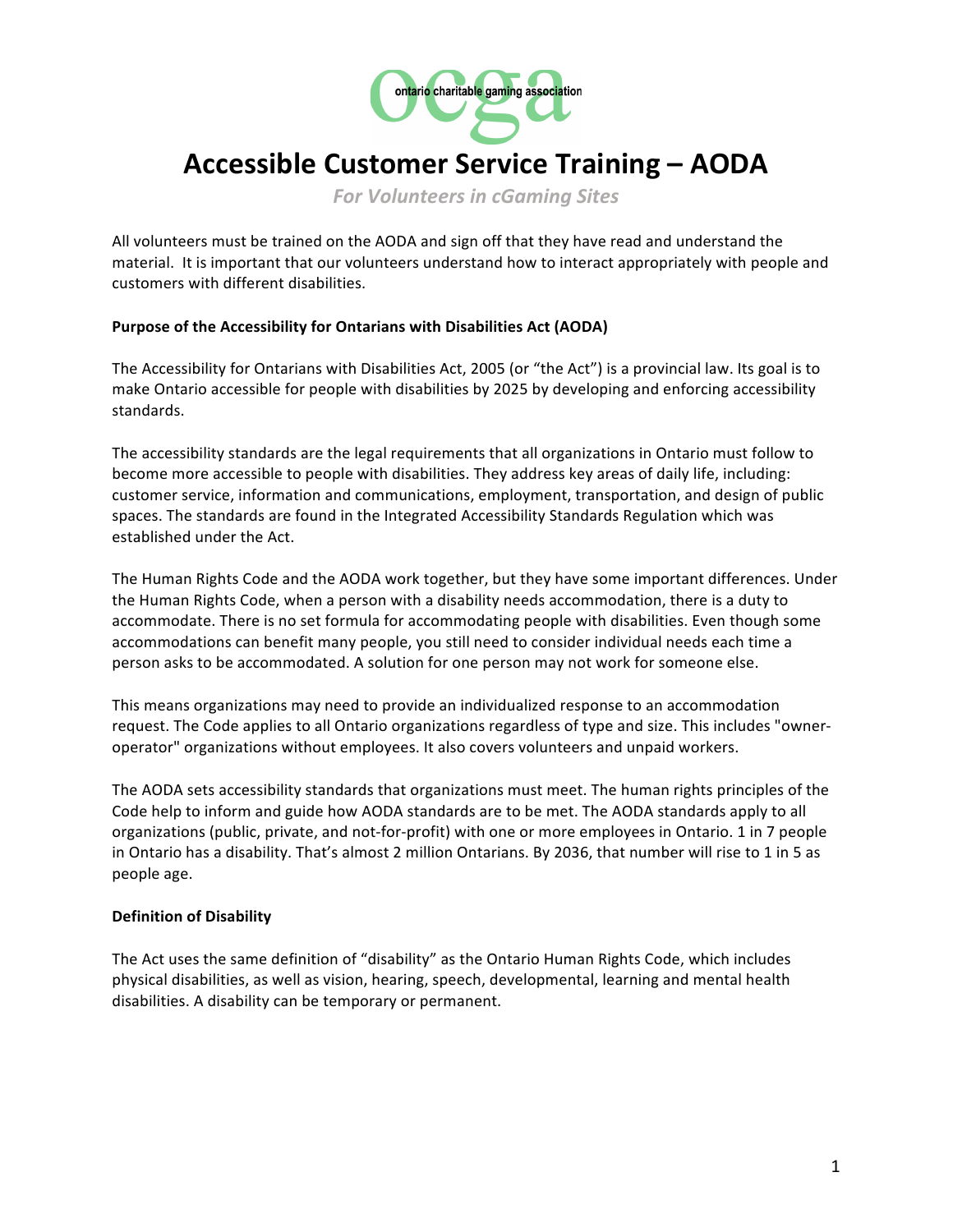## **Principles:**

- Dignity provide service in a way that allows the person with a disability to maintain selfrespect and the respect of other people.
- **Independence** a person with a disability is allowed to do things on their own without unnecessary help or interference from others.
- **Integration** provide service in a way that allows the person with a disability to benefit from the same services, in the same place, and in the same or similar way as other customers, unless a different way is necessary to enable them to access goods, services or facilities.
- **Equal opportunity** provide service to a person with a disability in such a way that they have an equal opportunity to access your goods, services or facilities as what is given to others.

#### **Policy:**

- Consider a person's disability when communicating with them
- Allow assistive devices and provide information on using devices available
- Allow service animals
- Welcome support persons  $-e.g.$  a support person may dab a bingo card on paper or electronics.
- Inform customers when accessible services are temporarily unavailable
- Invite customer feedback

#### Accessible customer service is about:

- Considering a person's disability when communicating with them
- Not making assumptions about what a person can or cannot do because of their disability
- Inclusion making everyone feel welcome and included
- Understanding that people with disabilities may have different needs
- Serving customers with disabilities is also about showing sensitivity and respect
- **■** Use the right words Use "disability" not "handicapped"
- Say "person with a disability" rather than "disabled person"
- Avoid sympathetic statements such as victim of, suffers with, confined to a wheelchair, physically challenged, or stricken with a particular illness or disabilities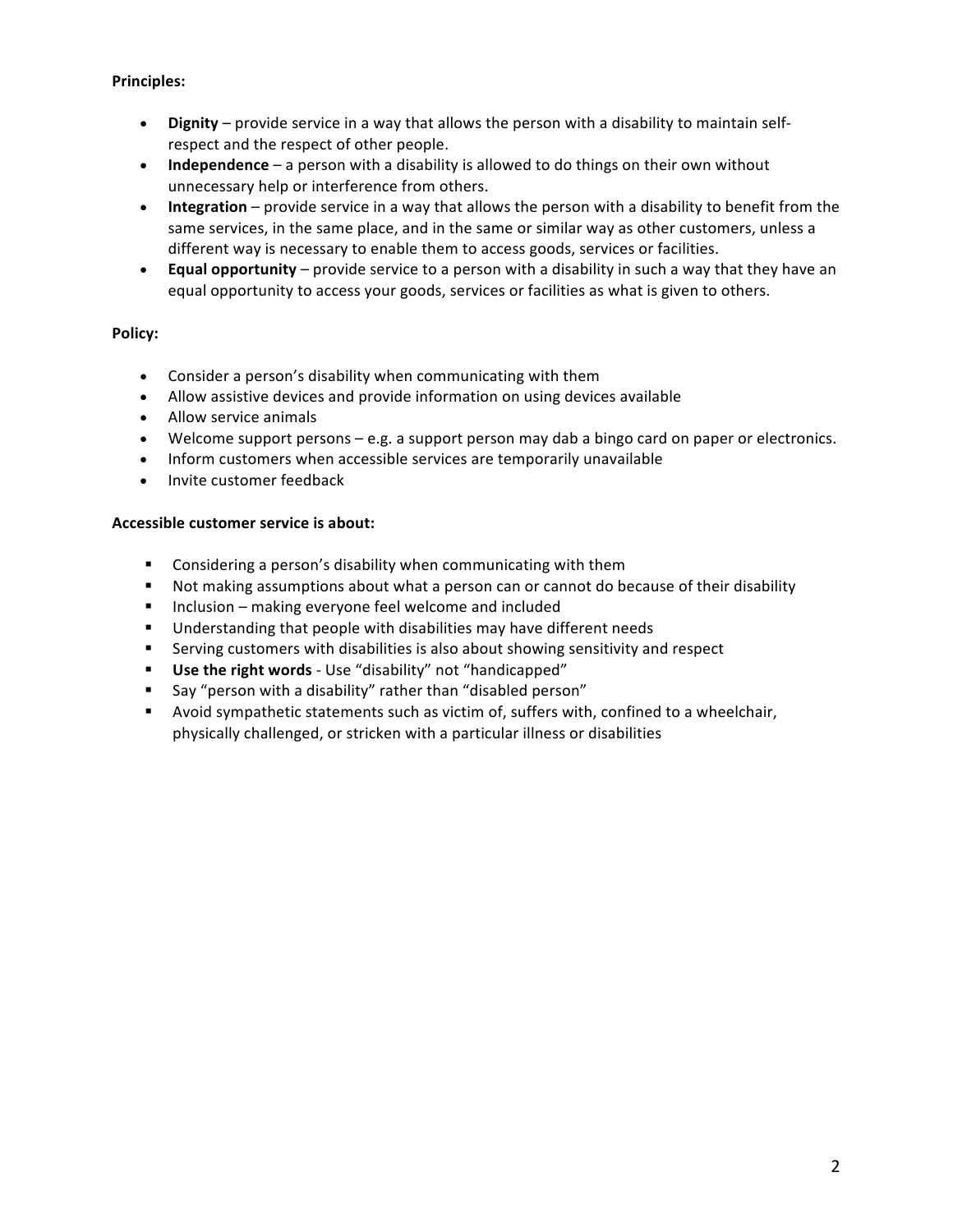# **Key tips - Work Related Accessibility**

# People with physical/mobility disabilities

Only some people with physical disabilities use a wheelchair. Someone with a spinal cord injury may use crutches while someone with severe arthritis or a heart condition may have difficulty walking longer distances.

# **Tips:**

- Ask before you help; people with disabilities often have their own way of doing things
- if you need to have a lengthy conversation with someone who uses a wheelchair or scooter, consider sitting so you can make eye contact at the same level
- Don't touch items or equipment (e.g., canes, wheelchairs) without permission
- If you have permission to move a person's wheelchair, don't leave them in an awkward, dangerous or undignified position, such as facing a wall or in the path of opening doors
- Think ahead and remove any items that may cause a physical barrier, such as things left in an aisle

## **People with vision loss**

Vision loss can restrict someone's ability to read, locate landmarks or see hazards. Some customers may use a guide dog or a white cane, while others may not.

Not everyone with vision loss is totally blind. Many have some vision.

## **Tips:**

- When you know someone has vision loss, don't assume the individual can't see you; many people who have low vision still have some sight
- Identify yourself when you approach and speak directly to the customer
- Ask if they would like you to read any printed material out loud to them (e.g., a menu or schedule of fees)
- When providing directions or instructions, be precise and descriptive
- Offer your elbow to guide them if needed. If they accept, lead don't pull
- If you need to leave the customer, let them know by telling them you'll be back, or saying goodbye
- Don't leave the customer in the middle of the room guide them to a comfortable location

## **People with hearing loss**

People who have hearing loss may be deaf, deafened or hard of hearing. They may also be oral deaf – unable to hear, but prefer to talk instead of using sign language. These terms are used to describe different levels of hearing and/or the way a person's hearing was diminished or lost.

## **Tips:**

• Once a customer has identified themselves as having hearing loss, make sure you are in a well-lit area where they can see your face and read your lips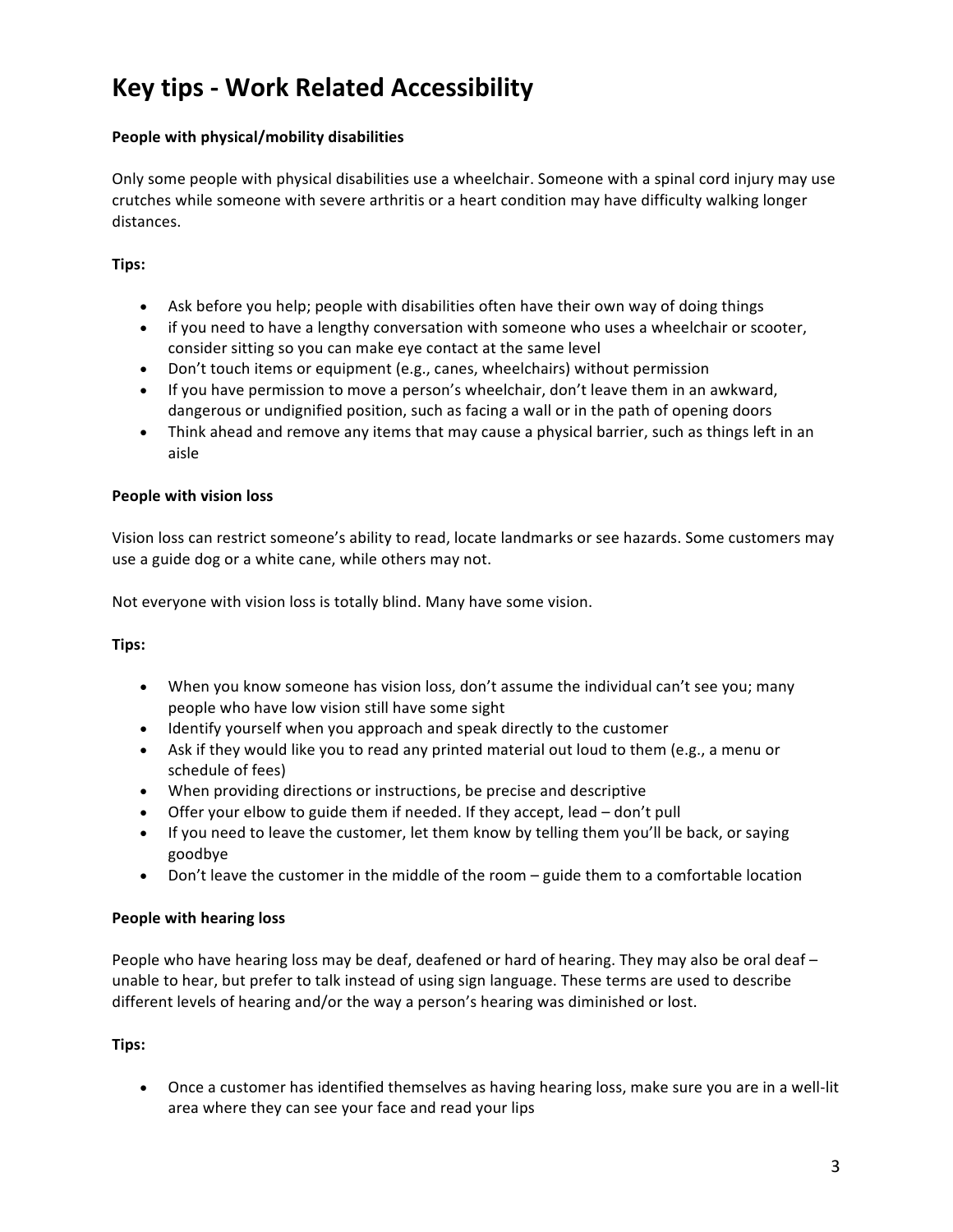- As needed, attract the customer's attention before speaking; try a gentle touch on the shoulder or wave of your hand
- If your customer uses a hearing aid, reduce background noise or if possible, move to a quieter area
- If necessary, ask if another method of communicating would be easier (e.g., using a pen and paper)
- Speak directly to your customer  $-$  not to their sign language interpreter  $-$  if they are accompanied by one

## **People who are deafblind**

A person who is deafblind has some degree of both hearing and vision loss. People who are deafblind are often accompanied by an intervenor, a professional support person who helps with communication.

# **Tips:**

- A customer who is deafblind is likely to explain to you how to communicate with them, perhaps with an assistance card or a note
- Speak directly to your customer, not to the intervenor

## People with speech or language disabilities

Cerebral palsy, stroke, hearing loss or other conditions may make it difficult for a person to pronounce words or express themselves. Some people who have severe difficulties may use a communication board or other assistive devices.

## **Tips:**

- Don't assume that a person who has difficulty speaking doesn't understand you
- Whenever possible, ask questions that can be answered with "yes" or a "no"
- Read visible instructions for communication devices, if the person uses one
- Be patient; don't interrupt or finish your customer's sentences
- Confirm what the person has said by summarizing or repeating  $-$  don't pretend if you're not sure
- Speak directly to the customer and not to their companion or support person

## **People who have learning disabilities**

The term "learning disabilities" refers to a range of disorders. One example is dyslexia, which affects how a person takes in or retains information. This disability may become apparent when a person has difficulty reading material or understanding the information you are providing.

## **Tips:**

- Be patient people with some learning disabilities may take a little longer to process information, to understand and to respond
- Try to provide information in a way that works for your customer (e.g. some people with learning disabilities find written words difficult to understand, while others may have problems with numbers and math)
- Be willing to rephrase or explain something again in another way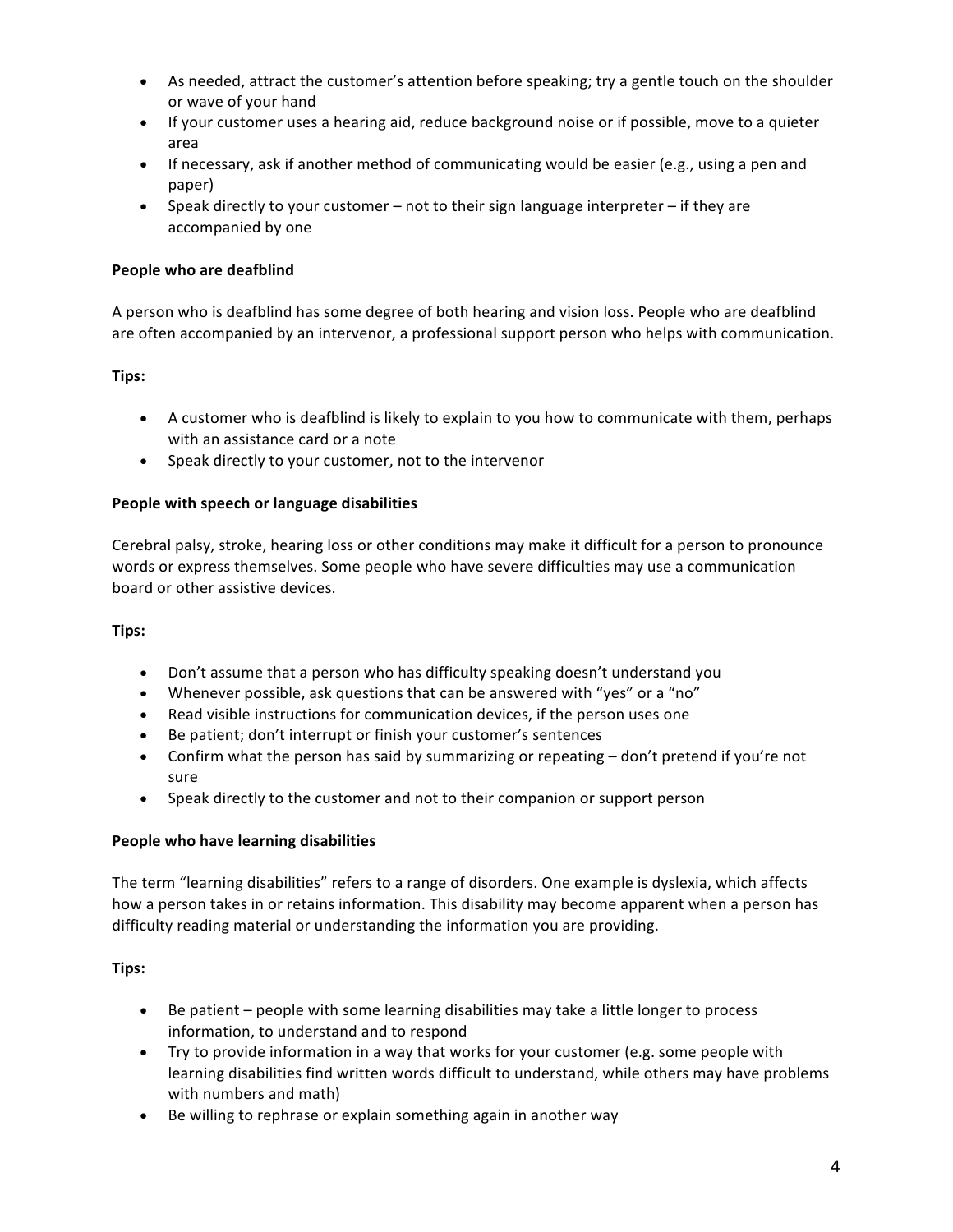#### **People who have developmental disabilities**

Developmental disabilities (e.g. Down syndrome) or intellectual disabilities, can mildly or profoundly limit a person's ability to learn, communicate, do every day physical activities and live independently. You may not know that someone has this disability unless you are told.

# **Tips:**

- Don't make assumptions about what a person can or cannot do
- Use plain language
- Provide one piece of information at a time
- Ask the customer if they need help reading your material or completing a form

## **People who have mental health disabilities**

Mental health disability is a broad term for many disorders that can range in severity. It can affect a person's ability to think clearly, concentrate or remember things. A person with a mental health disability may experience depression or acute mood swings, anxiety due to phobias or panic disorder, or hallucinations.

You may not know someone has a mental health disability unless you are told. Stigma and lack of understanding are major barriers for people with mental health disabilities.

## **Tips:**

- If you sense or know that a customer has a mental health disability, treat them with the same respect and consideration you have for everyone else
- Be confident, calm and reassuring
- Respect your customer's personal space
- Limit distractions that could affect your customer's ability to focus or concentrate loud noise, crowded areas and interruptions could cause stress

## **People who use assistive devices**

An assistive device is a piece of equipment a person with a disability uses to help them with daily living (e.g., a wheelchair, screen reader, hearing aid, cane or walker, an oxygen tank).

## **Tips:**

- Don't touch or handle any assistive device without permission
- Don't move assistive devices or equipment (e.g., canes, walkers) out of your customer's reach
- Let your customers know about accessible features in the immediate environment that are appropriate to their needs (e.g. public phones with TTY service, accessible washrooms, elevator)

If your organization offers any equipment or devices that can help customers with disabilities access your services, make sure you and your staff know how to use them. It could be helpful to have instruction manuals handy or an instruction sheet posted where the device is located or stored.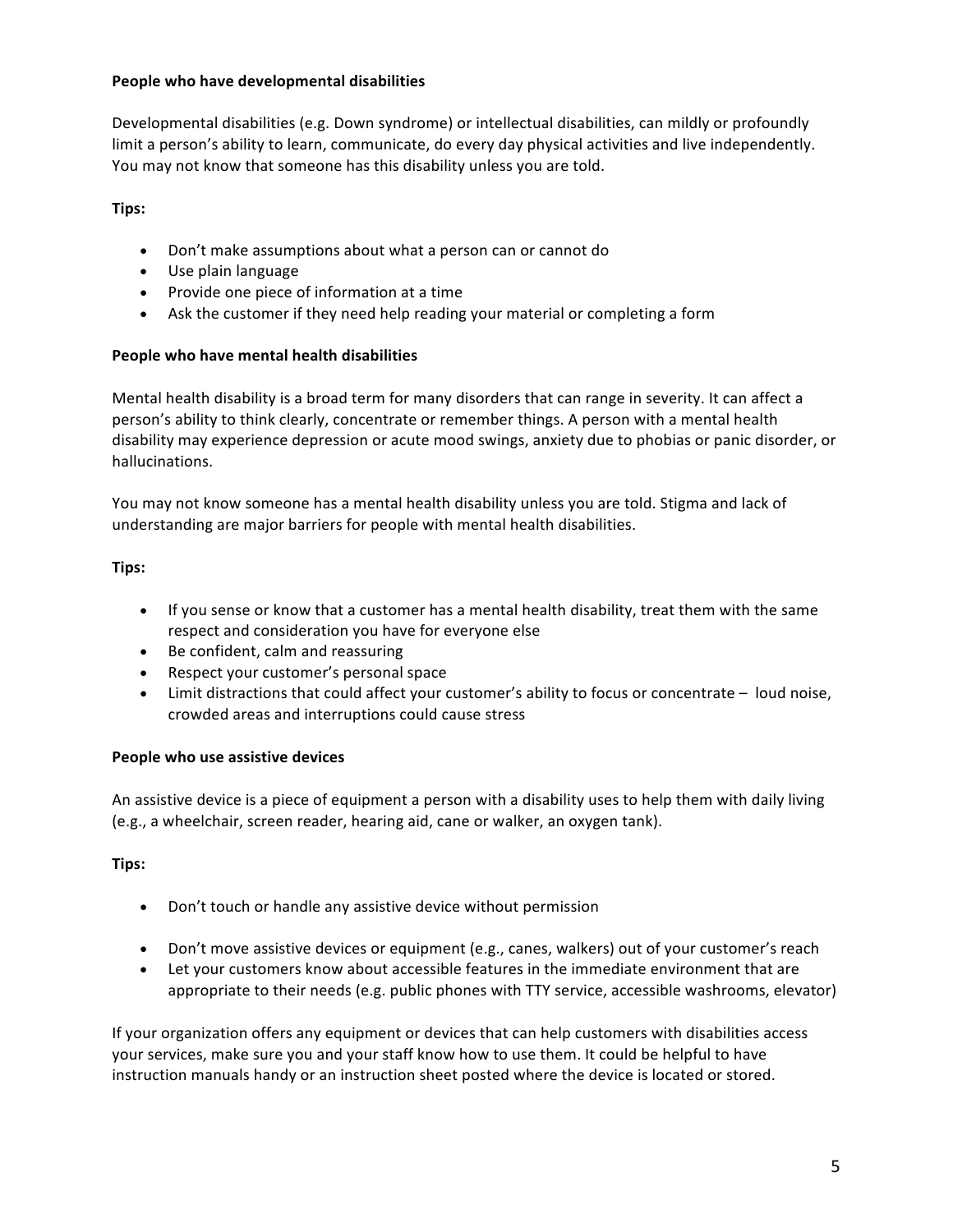Some examples of assistive devices that your organization might offer include:

- Mobility devices, such as a manual wheelchair or motorized scooter
- Lift, which raises or lowers people who use mobility devices
- Technology that makes it easier for people with disabilities to communicate or access information, such as certain computer software, an amplification system or a TTY phone line
- Accessible interactive kiosk, which might offer information or services in braille or through audio headsets

#### **People who use service animals**

There are various types of service animals who support people with various types of disabilities. People with vision loss may use a guide dog. Hearing alert animals help people with hearing loss. Other service animals are trained to alert a person to an oncoming seizure or to help people with autism, mental health disabilities, physical disabilities and other disabilities.

An animal is a service animal if:

a) it can be readily identified by visual indicators such as a vest or harness worn by the animal; or

b) the person provides documentation from a regulated health professional confirming that they need the animal for reasons relating to their disability.

The law requires you to allow service animals on the parts of your premises that are open to the public. In cases where another law prohibits a service animal from entering certain areas (e.g. a service animal would not be allowed in the kitchen of a cooking school), provide another way for the person to access your goods, services or facilities. While service animals may be prohibited from certain areas, service dogs are allowed in areas where food is sold, served or offered for sale.

## **Tips:**

- Don't touch or distract a service animal, it is not a pet, it is a working animal and has to pay attention at all times
- If you're not sure if the animal is a pet or a service animal, ask your customer
- You can provide water for the service animal if your customer requests it, but the customer is responsible for the care and supervision of the animal
- If the service animal is prohibited by another law, explain why to your customer and discuss other ways to serve them, e.g. leaving the dog in a safe area or serving your customer in another area where the animal is allowed

#### **People with a support person**

A support person may accompany some people with disabilities. A support person can be a paid personal support worker, an intervenor, a volunteer, a family member or a friend. A support person might help your customer with communication, mobility, personal care or with accessing your services.

Welcome support people to your workplace or business. They are permitted in any part of your premises that is open to the public. If your organization is one that charges admission, such as a movie theatre, provide advance notice about what admission fee or fare will be charged for a support person.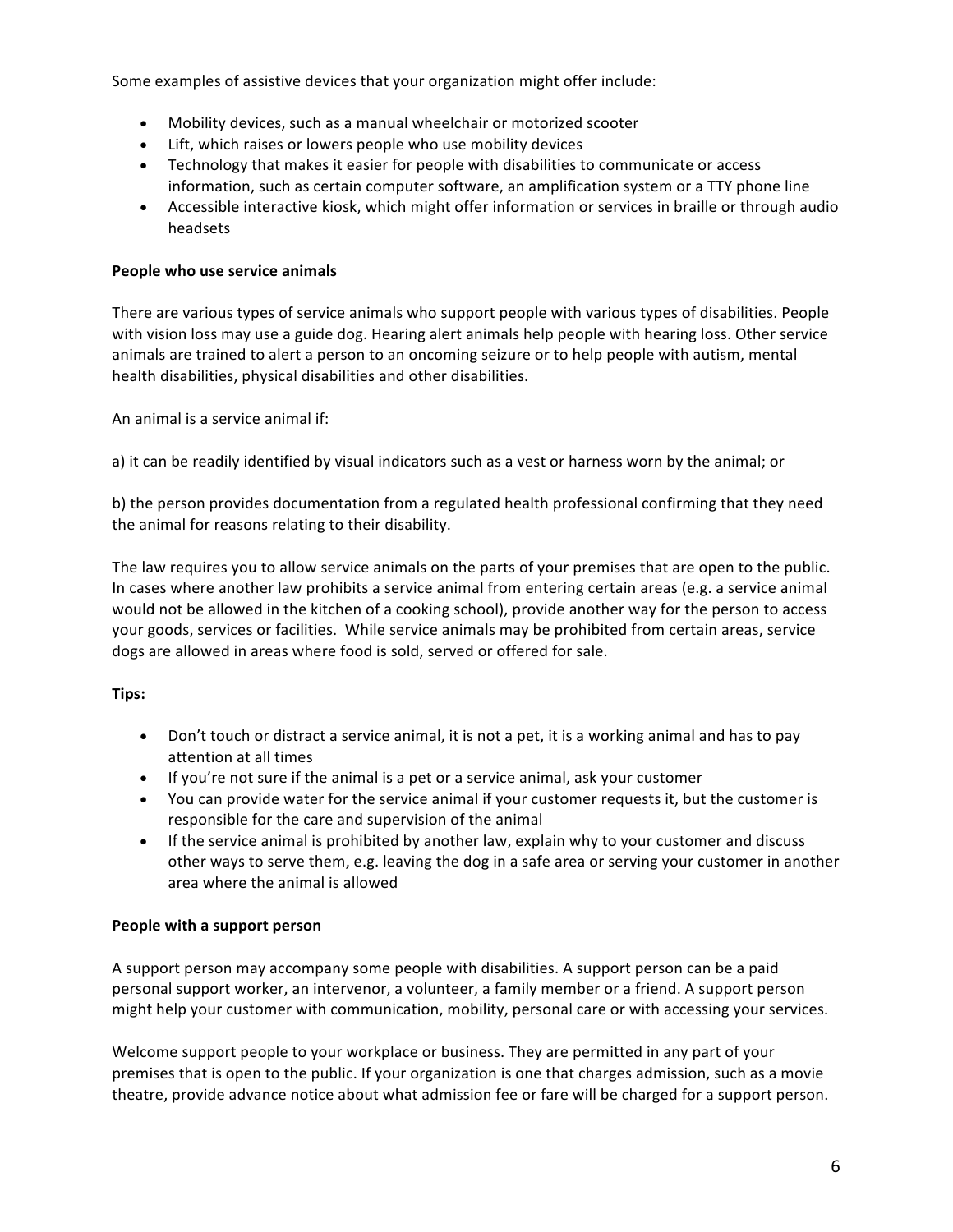- If you're not sure which person is the customer, take your lead from the person using or requesting your goods, services or facilities, or simply ask
- Speak directly to your customer, not to their support person
- If your organization charges an admission fee or fare, be familiar with its policy on fees or fares for support persons

#### **When it may be necessary to require a support person**

There are certain cases when it might be necessary for a person with a disability to be accompanied by a support person on your premises. You must first discuss the situation with the person and consider available evidence before you determine that:

- A support person is necessary to protect the health or safety of the person with a disability or the health or safety of others on the premises; and
- There is no other reasonable way to protect the health or safety of the person with a disability and that of others on the premises

In such a situation, you must waive the admission fee or fare for the support person, if one exists.

#### **People accessing equipment, services or facilities**

If you notice that your customer is having difficulty accessing your equipment services or facilities, a good starting point is to simply ask "How can I help you?"

*If* there is not a simple solution the issue should be directed to gaming centre staff. Your customers are your best source for information about their needs. Being flexible and open to suggestions will help create a good customer experience. A solution can be simple and they will likely appreciate your attention and consideration.

#### **Tips:**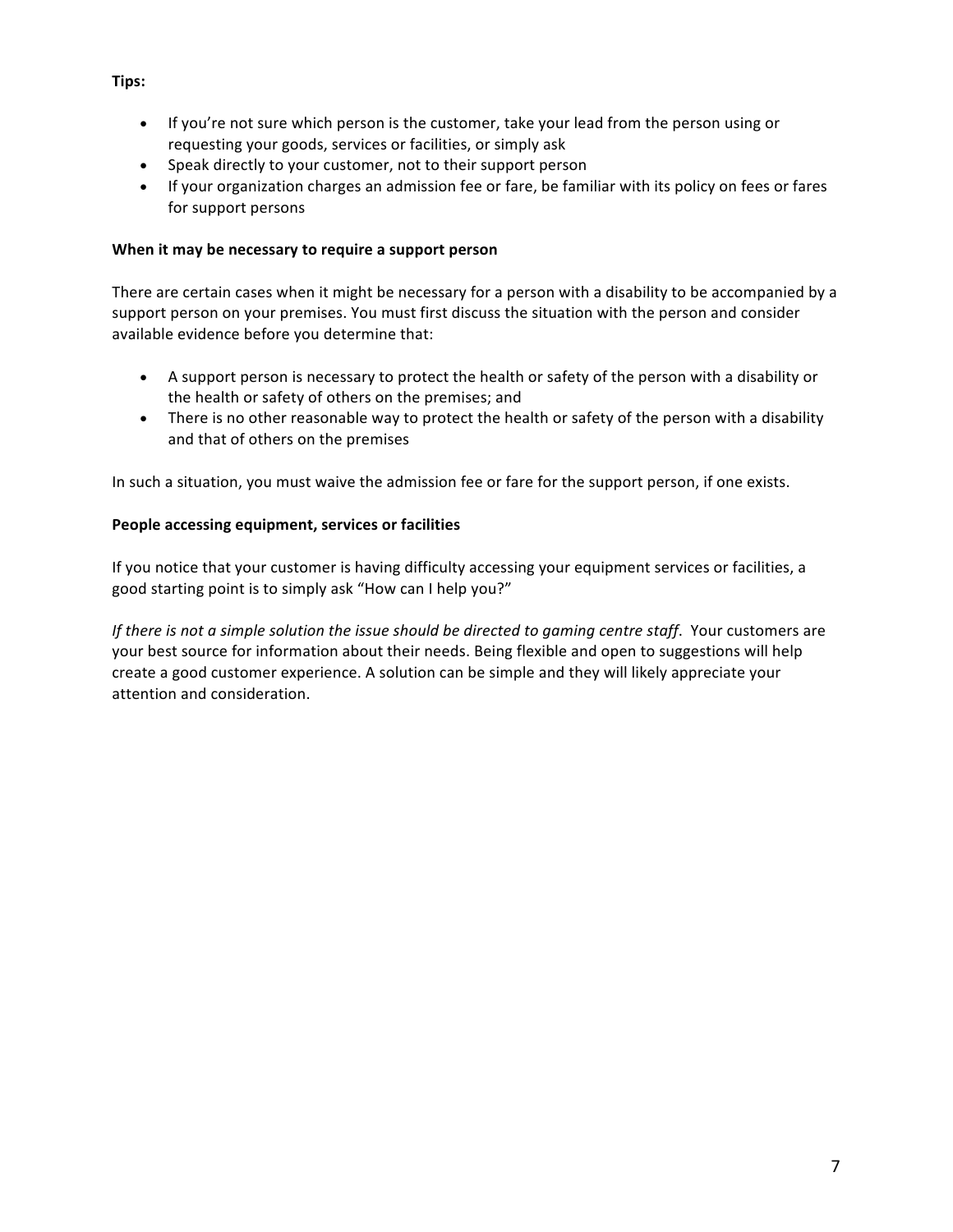# **Disability and Human Rights** *(Brochure 2016)*

# **Ontario's Human Rights Code**

The Ontario *Human Rights Code* (the *Code*) provides for equal rights and opportunities, and freedom from discrimination. The *Code* recognizes the dignity and worth of every person in Ontario. It applies to the areas of employment, housing, facilities and services, contracts, and membership in unions, trade or professional associations.

At work, employees with disabilities are entitled to the same opportunities and benefits as people without disabilities. In some cases, they may need special arrangements or "accommodations" so they can do their job duties.

Customers, clients and tenants with disabilities also have the right to equal treatment and equal access to facilities and services. Examples of facilities and services are restaurants, shops, hotels and movie theatres, as well as apartment buildings, transit and other public places.

Public and private education providers must also make sure their facilities and services are accessible, and that students with disabilities are accommodated.

# **What is disability?**

"Disability" covers a broad range and degree of conditions, some visible and some not visible. A disability may have been present from birth, caused by an accident, or developed over time. There are physical, mental and learning disabilities, mental disorders, hearing or vision disabilities, epilepsy, drug and alcohol dependencies, environmental sensitivities, and other conditions.

The *Code* protects people from discrimination because of past, present and perceived disabilities. For example, the *Code* protects a person who faces discrimination because she is a recovered alcoholic. So is a person whose condition does not limit their workplace abilities, but who is believed to be at greater risk of being able to do less in the future.

# **Removing barriers and designing inclusively**

Persons with disabilities face many kinds of barriers every day. These can be physical, attitudinal or systemic. It is best to identify and remove barriers voluntarily instead of waiting to answer individual accommodation requests or complaints.

Identifying and removing barriers also makes good business sense. As well as meeting the needs of customers or employees with disabilities, removing barriers can also help other people, such as older persons and families with young children.

Employers, unions, landlords and service providers can start by doing an accessibility review of their facilities, services and procedures to see what barriers exist. You can then make an accessibility plan and begin to remove the barriers.

It is also helpful to create an accessibility policy and a complaints procedure. These steps will help you remove existing barriers and avoid making new ones. The best way to prevent barriers is to design inclusively. This means that when planning new facilities, renovating, buying computer systems or other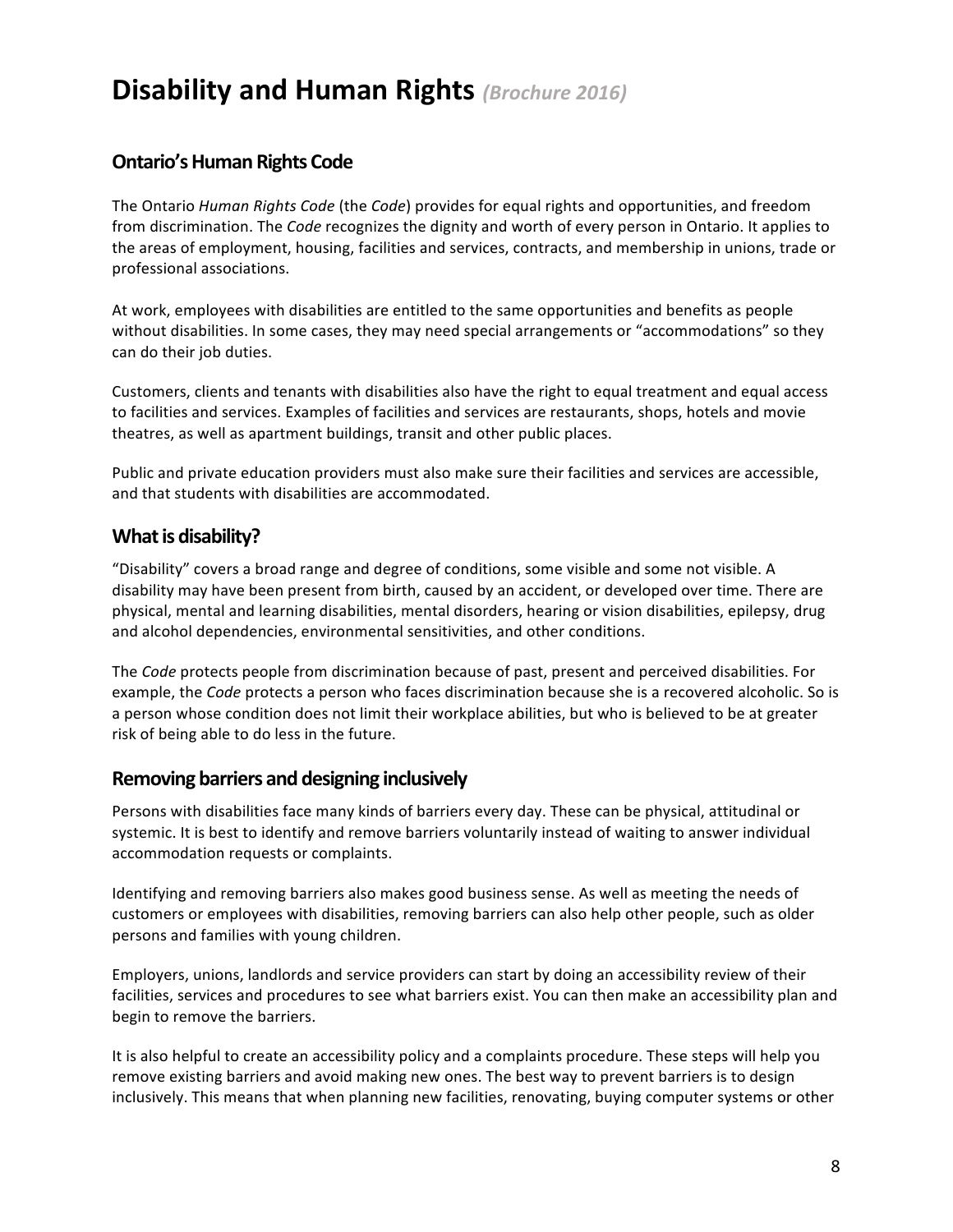equipment, launching websites, setting up policies and procedures, or offering new services, make sure your choices avoid creating new barriers for people with disabilities.

Barriers aren't just physical. Taking steps to prevent "ableism" – attitudes in society that devalue and limit the potential of persons with disabilities – will help promote respect and dignity, and help people with disabilities to fully take part in community life.

# The duty to accommodate

Even when facilities and services are designed as inclusively as possible, you may still need to accommodate the individual needs of some people with disabilities. Under the *Code*, unions, landlords and service providers have a legal "duty to accommodate" persons with disabilities. The goal of accommodation is to allow people with disabilities to equally benefit from and take part in services, housing or the workplace.

Accommodation is a shared responsibility. Everyone involved, including the person asking for accommodation, should work together, exchange relevant information, and look for accommodation solutions together.

There is no set formula for accommodating people with disabilities. Even though some accommodations can benefit many people, you still need to consider individual needs each time a person asks to be accommodated. A solution for one person may not work for someone else.

Some examples of accommodations include:

- Increased flexibility in work hours or break times
- Providing reading materials in alternative formats including digitized text, Braille or large print
- Providing sign language interpreters or real-time captioning for persons who are deaf, deafened or hard of hearing so they can take part in meetings
- Putting in automatic entry doors and making washrooms accessible in the workplace or the common areas of a condominium
- In some cases, changing job duties, retraining or assigning a person to another job

Many accommodations can be made easily, and at low cost. In some cases, putting the best solution in place right away may result in "undue hardship" because of costs or health and safety factors. Even if this happens, you still have a duty to look at and take next-best steps that would not result in undue hardship. Such steps should be taken only until more ideal solutions can be put in place or phased in.

# **Accommodation responsibilities**

#### **As a person with a disability:**

- Tell your employer, union, landlord or service provider what your disability-related needs are related to your job duties, tenancy or the services being provided
- Provide supporting information about your disability-related needs, including medical or other expert opinions where needed
- Take part in looking at possible accommodation solutions

#### **As an employer, union, landlord or service provider:**

- Accept requests for accommodation from employees, tenants and clients in good faith
- Ask only for information that you need to provide the accommodation. For example, you would need to know that an employee's loss of vision prevents them from using printed material, but you do not need to know they have diabetes